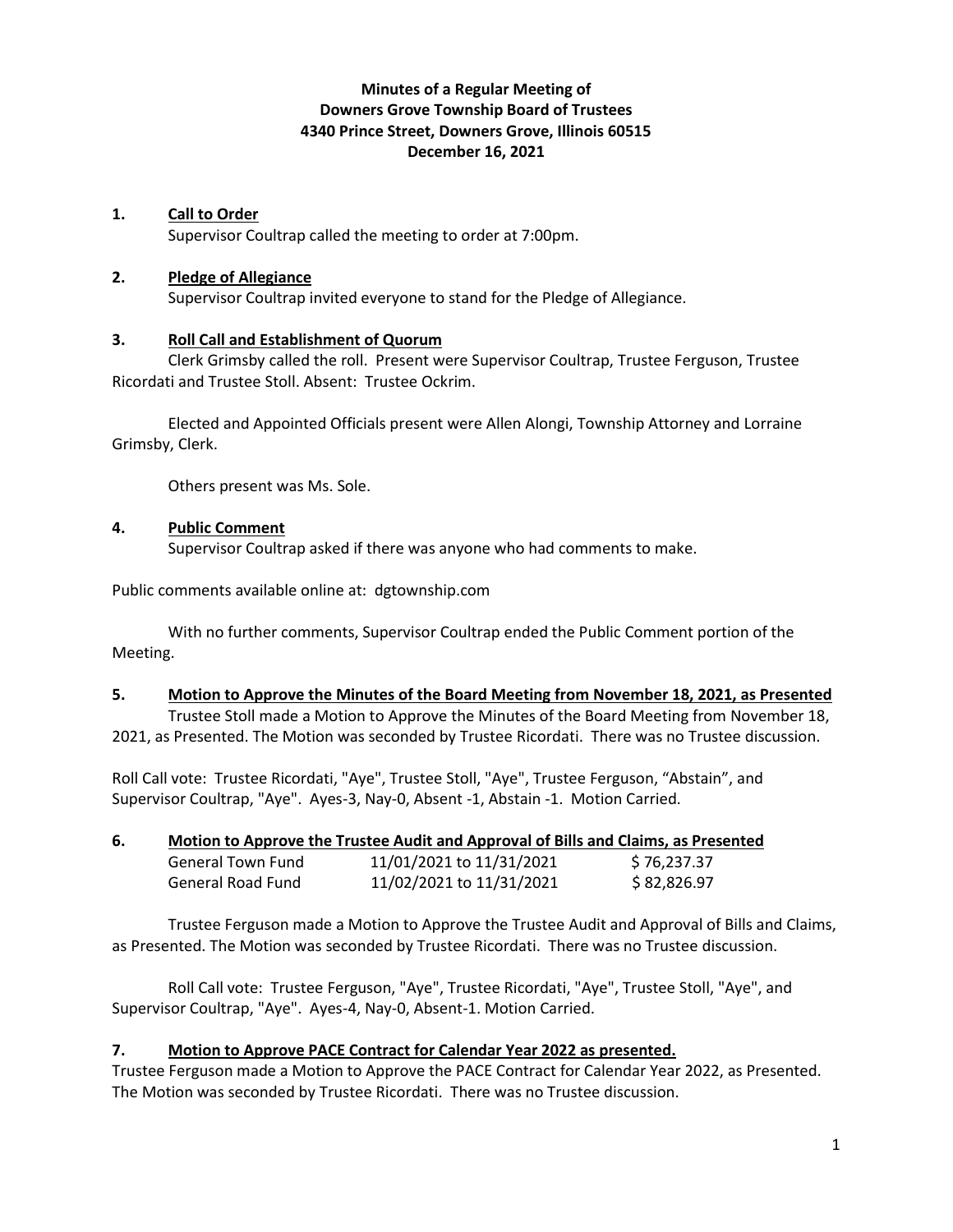Roll Call vote: Trustee Ferguson, "Aye", Trustee Ricordati, "Aye", Trustee Stoll, "Aye", and Supervisor Coultrap, "Aye". Ayes-4, Nay-0, Absent-1. Motion Carried.

# **8. Motion to Approve 2022/2023 Levy Request for Downers Grove Township General Fund, General Assistance Fund, and IMRF Fund as presented.**

Trustee Ferguson made a Motion to Approve 2022/2023 Levy Request for Downers Grove Township General Fund, General Assistance Fund and IMRF Fund as presented. Motion was seconded by Trustee Stoll.

Supevisor Coultrap stated that the 3% increase will be used to expand programs in the Human Services Department, expand Senior Programs and finish projects in the Senior Building.

Roll Call vote: Trustee Ferguson, "Aye", Trustee Ricordati, "Aye", Trustee Stoll, "Aye", and Supervisor Coultrap, "Aye". Ayes-4, Nay-0, Absent-1. Motion Carried.

# **9. Motion to Approve 2022/2023 Levy Request for Downers Grove Township Road District as presented.**

Trustee Ricordati made a Motion to Approve 2022/2023 Levy Request for Downers Grove Township Road District as presented. Motion was seconded by Trustee Ferguson.

Roll Call vote: Trustee Ferguson, "Aye", Trustee Ricordati, "Aye", Trustee Stoll, "Aye", and Supervisor Coultrap, "Aye". Ayes-4, Nay-0, Absent-1. Motion Carried.

- **10. Supervisor's Report** No report.
- **11. Assessor's Report** There was no Assessor's Report.

# **12. Highway Commission Report**

In the last month the Highway Department has been working on the following projects.

Our contractor finished our paving and patching program for 2021 and backed up the freshly paved roads with gravel shoulders.

Our crew responded to several downed trees and broken limbs from recent windstorms as well as removing several dead trees in the Tri-State and Clarendon Heights subdivisions. They also finished several cutbacks in Brookeridge subdivision, the Downers Grove Gardens and are currently cutting back our portion of the North Frontage Rd. between Clarendon Hills Rd. and 79th St. They also spent several days cleaning up brush cut and stacked by volunteers at our two cemeteries. Several basins were rebuilt including the one on Clarendon Hills Rd. and Mocking Bird Ln.

We reset two concrete culvert sections separated by last year's heavy rains on the South frontage road in Timberlake subdivision.

Several fly dumping sites were cleaned up on 97th St.and off of Jeans Rd. We also picked up a truck load of brush dumped on Bluff Rd. near Rachel Ct.

Our annual underground fuel storage inspection was held by the Illinois Fire Marshal's department, we passed and we are recertified for another year.